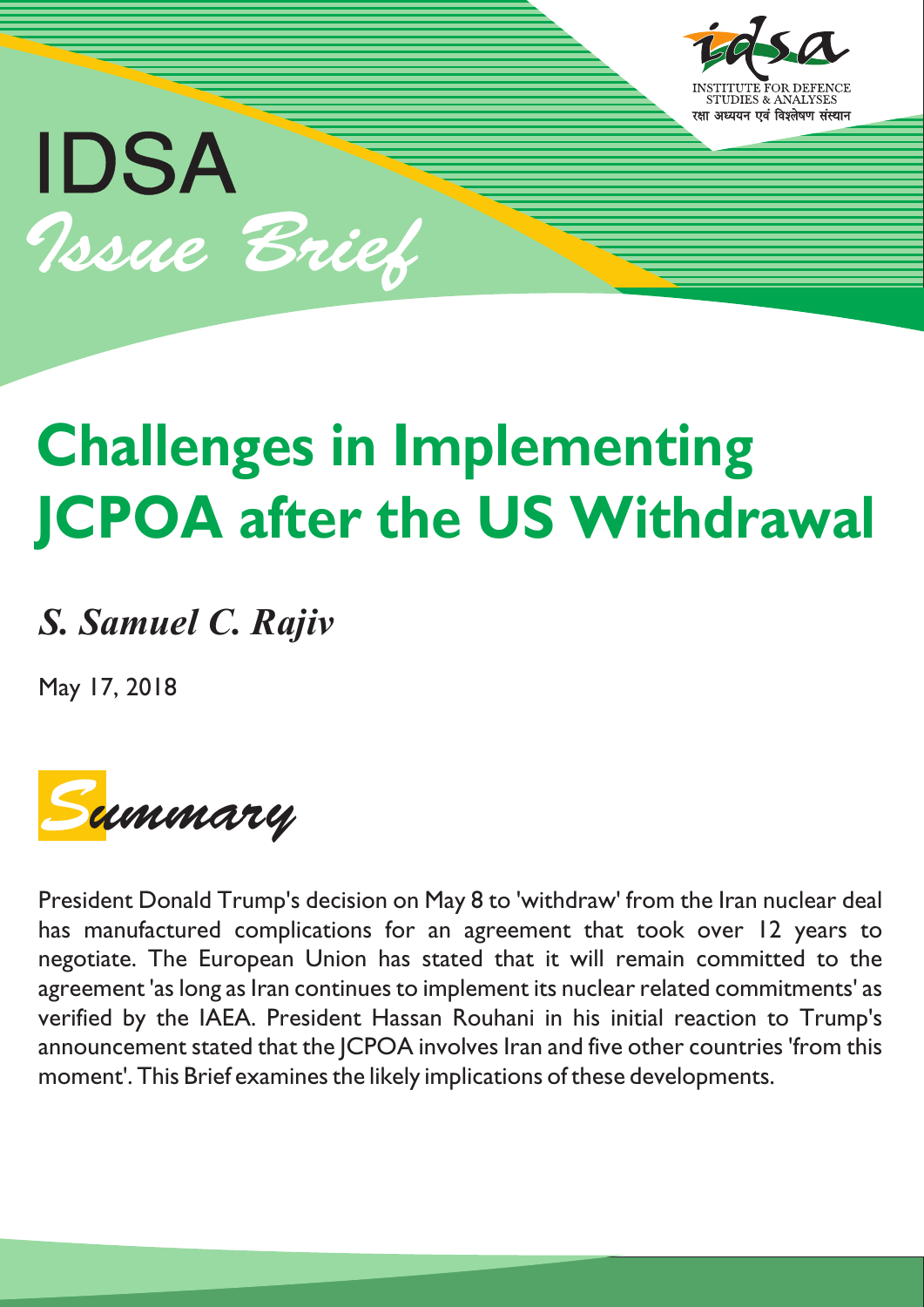President Donald Trump announced on May 8 that the United States 'will withdraw from the Iran nuclear deal'.1Trump went on to note that the US will be 'reinstating nuclear sanctions against the Iranian regime'. These sanctions, which were waived as part of the Joint Comprehensive Plan of Action (JCPOA) in return for significant Iranian commitments on its nuclear programme, were imposed by successive administrations as part of a 'dual-track' policy of 'applying pressure in pursuit of a constructive engagement and a negotiated solution'.<sup>2</sup>

The JCPOA was the result of more than 12 years of negotiations, which initially began with the European Union-3 (EU-3; made up of France, Germany, and the United Kingdom) in 2003 and later expanded to include the other members of the United Nations Security Council (UNSC) after Iranian nuclear concerns were referred to the UNSC in February 2006.

In the aftermath of Trump's statement, the EU High Representative has stated that

'As long as Iran continues to implement its nuclear related commitments, as it has been doing so far and has been confirmed by the International Atomic Energy Agency [IAEA] in 10 consecutive reports, the EU will remain committed to the continued full and effective implementation of the nuclear deal'. 3

On his part, President Hassan Rouhani noted during a sombre televised address that Iran has 'lived up' to its JCPOA commitments as verified by the IAEA and that the White House's decision was reflective of the 'unfaithfulness' of the Trump administration to its international commitments. He further stated that 'from this moment, the JCPOA is between Iran and five countries'.<sup>4</sup> His Foreign Minister Javad Zarif has visited Beijing, Moscow and Brussels to 'construct a clear future design' for the agreement.<sup>5</sup>

**.** 

<sup>1</sup> 'Remarks by President Trump on the Joint Comprehensive Plan of Action', May 8, 2018, [https://www.whitehouse.gov/briefings-statements/remarks-president-trump-joint](https://www.whitehouse.gov/briefings-statements/remarks-president-trump-joint-comprehensive-plan-action/)[comprehensive-plan-action/](https://www.whitehouse.gov/briefings-statements/remarks-president-trump-joint-comprehensive-plan-action/)

<sup>2</sup> 'Joint Statement of Secretary Geithner and Secretary Clinton On Iran Sanctions', June 23, 2011, at<https://www.treasury.gov/press-center/press-releases/Pages/tg1218.aspx>

<sup>3</sup> 'Declaration by the High Representative on behalf of the EU following US President Trump's announcement on the Iran nuclear deal (JCPOA)', May 8, 2018, at [http://www.consilium.europa.eu/en/press/press-releases/2018/05/09/declaration](http://www.consilium.europa.eu/en/press/press-releases/2018/05/09/declaration-by-the-high-representative-on-behalf-of-the-eu-following-us-president-trump-s-announcement-on-the-iran-nuclear-deal-jcpoa/)[by-the-high-representative-on-behalf-of-the-eu-following-us-president-trump-s](http://www.consilium.europa.eu/en/press/press-releases/2018/05/09/declaration-by-the-high-representative-on-behalf-of-the-eu-following-us-president-trump-s-announcement-on-the-iran-nuclear-deal-jcpoa/)[announcement-on-the-iran-nuclear-deal-jcpoa/](http://www.consilium.europa.eu/en/press/press-releases/2018/05/09/declaration-by-the-high-representative-on-behalf-of-the-eu-following-us-president-trump-s-announcement-on-the-iran-nuclear-deal-jcpoa/)

<sup>4</sup> 'JCPOA lost 1 out of 5+1', May 9, 2018, at <http://president.ir/en/104282>

<sup>5</sup> 'Iran's top diplomat hopeful of forging 'clear future' for nuclear deal after talks in China', May 13, 2018, at [http://www.scmp.com/news/china/diplomacy](http://www.scmp.com/news/china/diplomacy-defence/article/2145936/irans-top-diplomat-hopeful-forging-clear-future-nuclear)[defence/article/2145936/irans-top-diplomat-hopeful-forging-clear-future-nuclear](http://www.scmp.com/news/china/diplomacy-defence/article/2145936/irans-top-diplomat-hopeful-forging-clear-future-nuclear)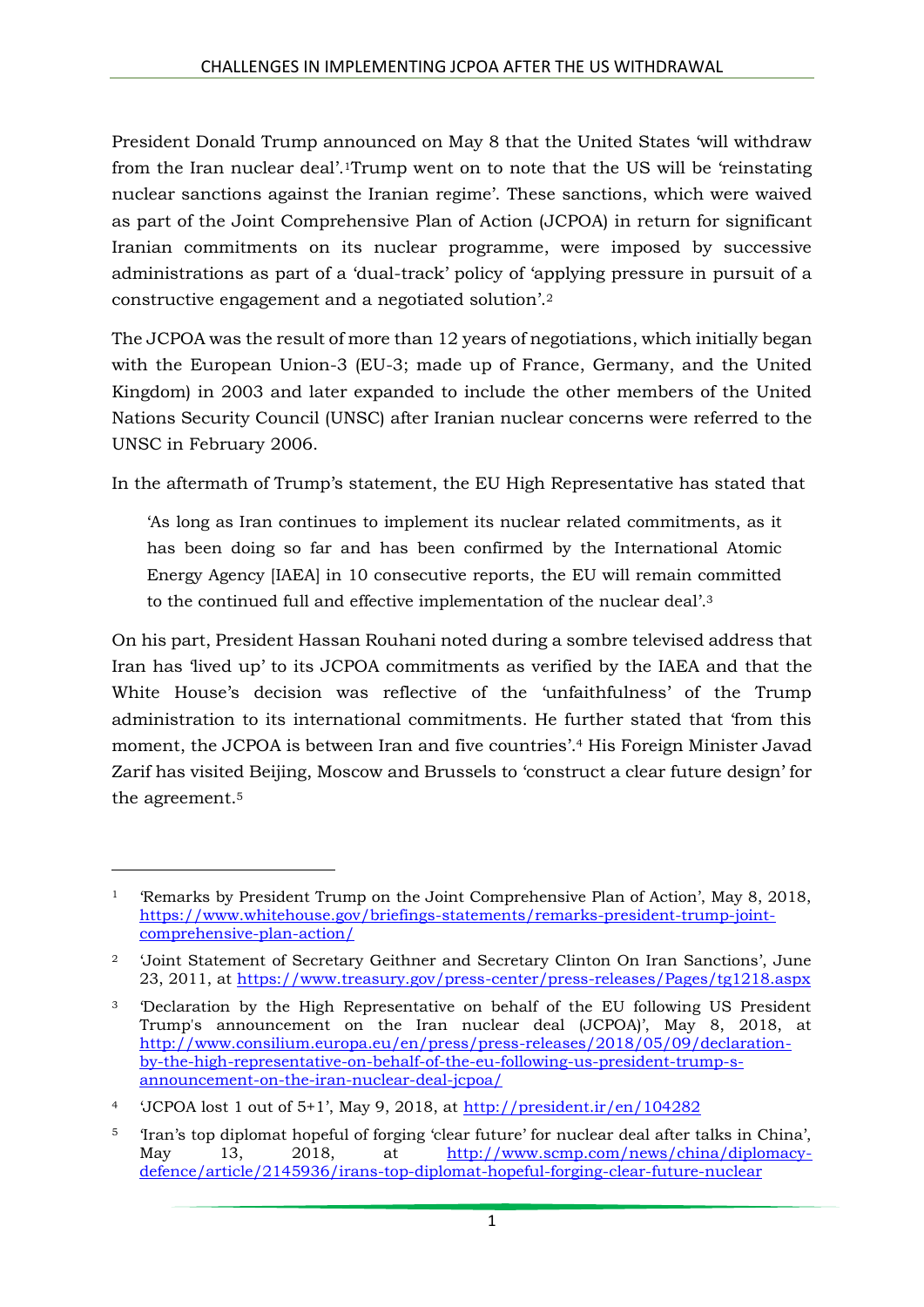## **Background and Context**

#### *INARA Certification*

The Iran Nuclear Agreement Review Act (INARA), which was signed into law by President Barack Obama on May 22, 2015, requires the US President to certify to Congress every 90 days (after Implementation Day, which was January 16, 2016) that Iran was implementing the deal; was not in material breach of the JCPOA; was not engaging in covert nuclear activities; and

'providing continued sanctions waivers as per JCPOA is appropriate and proportionate to the specific and verifiable measures taken by Iran with respect to terminating its illicit nuclear programme and vital to the national security interests of the United States'.<sup>6</sup>

Trump gave such certifications twice on April 18, 2017 and July 17, 2017 after assuming the presidency, albeit reluctantly on account of advice to do so by senior members of his Cabinet such as then Secretary of State Rex Tillerson. It was only after a mid-April 2017National Security Council (NSC)-led inter-agency review of the JCPOA was undertaken that Trump refused to provide such a certification in October 2017. On that occasion, Trump had stated that Iran was in 'material breach' of the JCPOA provisions on two occasions and that the agreement was not contributing to regional peace and stability.7While it is true that Iran briefly exceeded the limits on the amount of heavy water it can produce twice in 2016,that did not, however, prevent Trump from certifying the deal twice in 2017 as noted above (in April and July). Further, the JCPOA notes in the first paragraph of its preface that the 'full implementation of this JCPOA will contribute to regional and international peace and security'.<sup>8</sup> Trump and his officials therefore laid the blame in October 2017 for lack of regional peace and stability on the JCPOA, which was then only in its second year of implementation.

Trump's October 2017 de-certification triggered a 60-day window for the US Congress to re-impose sanctions and pass expedited legislation in this regard (in tune with INARA). But the Congress did not do so, with some reports noting that Trump himself was not in favour of recommending such a course of action as that

 $\overline{a}$ <sup>6</sup> 'Public LAW 114-17', May 22, 2015, at [https://www.congress.gov/114/plaws/](https://www.congress.gov/114/plaws/%20publ17/PLAW-114publ17.pdf) [publ17/PLAW-114publ17.pdf](https://www.congress.gov/114/plaws/%20publ17/PLAW-114publ17.pdf)

<sup>7</sup> 'Remarks by President Trump on Iran Strategy', October 13, 2018, at [https://www.whitehouse.gov/briefings-statements/remarks-president-trump-iran](https://www.whitehouse.gov/briefings-statements/remarks-president-trump-iran-strategy/)[strategy/](https://www.whitehouse.gov/briefings-statements/remarks-president-trump-iran-strategy/)

<sup>8</sup> For an analysis, see S. Samuel C. Rajiv, 'The Trump Challenge to the JCPOA', October 24, 2017, at [https://idsa.in/idsacomments/the-trump-challenge-to-the](https://idsa.in/idsacomments/the-trump-challenge-to-the-jcpoa_sscrajiv_241017)[jcpoa\\_sscrajiv\\_241017](https://idsa.in/idsacomments/the-trump-challenge-to-the-jcpoa_sscrajiv_241017)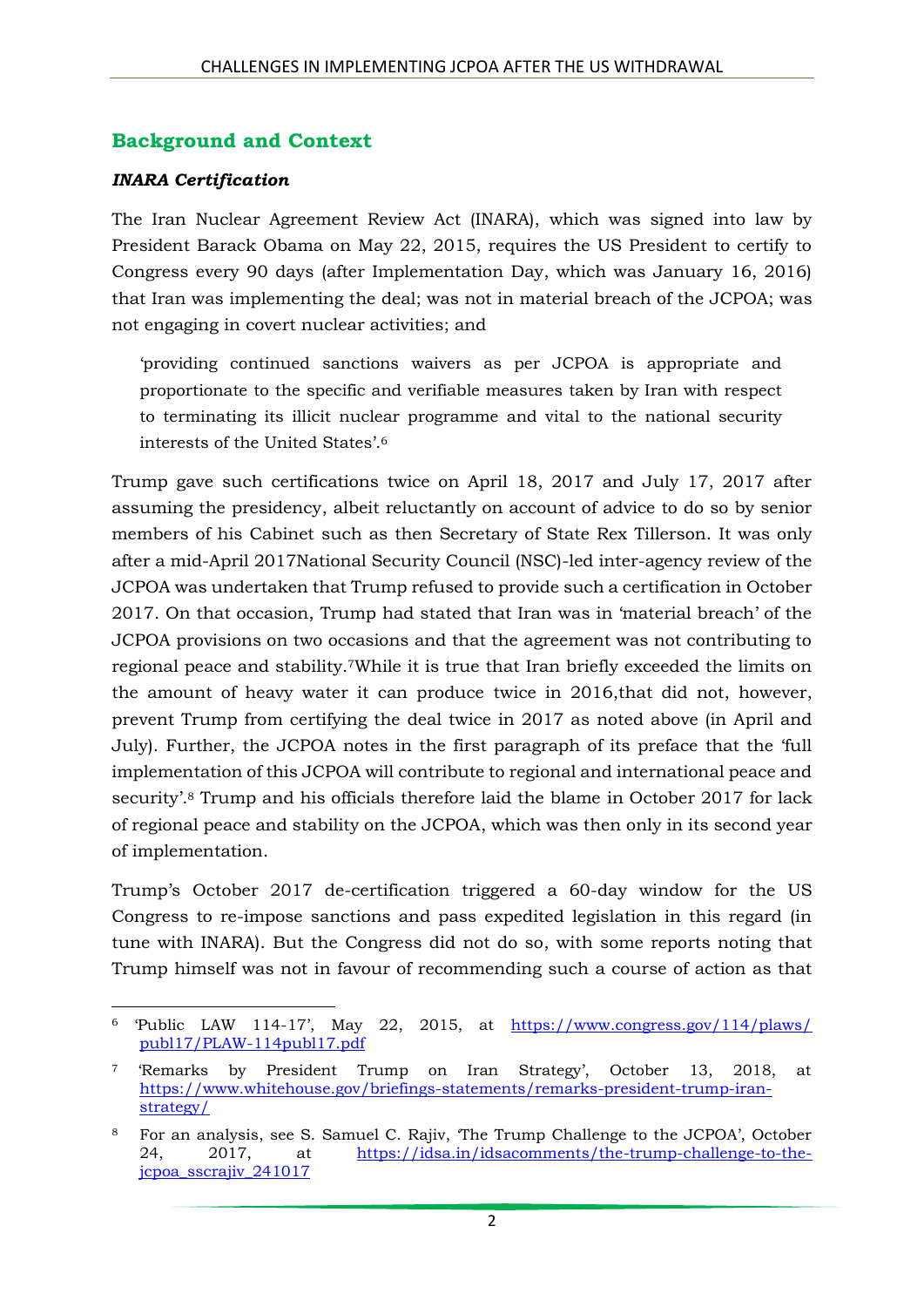would have led to Iran altogether walking away from the deal.<sup>9</sup> The IAEA continued to report that Iran was fulfilling its obligations under the JCPOA. Meanwhile, despite Trump's de-certification (which was as per INARA, a domestic US legislation), he still had to provide periodic waivers from US sanctions laws that had not been removed in the aftermath of the JCPOA.

#### *Sanctions Waivers*

The US commitments under the JCPOA involved periodic 'secondary' sanctions waivers (those targeted at non-US persons/entities conducting financial transactions with Iranian entities/persons) from the crippling provisions of US domestic legislation (including preventing access to the US financial system, and huge fines for ignoring such provisions, as BNP Paribas and other banks learnt to their disadvantage). These provisions affected Iran's oil sales and financial transactions for such sales with the Central Bank of Iran (CBI). US 'primary' sanctions (which barred US citizens/entities from doing business with Iran) and human rights-related or terrorism-related 'secondary' sanctions designations continued to be in place despite the JCPOA, which only provided relief from nuclear-related designations.

The CBI, for instance, was the subject of sanctions in the aftermath of the National Defense Authorisation Act (NDAA 2012) in a move to constrict Iran's sources of funding for its alleged weapons of mass destruction (WMD) activities while terrorismrelated designations date back to 1984. The CBI was targeted in the aftermath of UNSC Resolution (UNSCR) 1929, which noted in its preamble 'the potential connection between Iran's revenues derived from its energy sector and the funding of Iran's proliferation-sensitive nuclear activities …'<sup>10</sup> Stringent economic restrictions on US persons were put in place in the aftermath of the Bill Clinton administration declaring a 'State of Emergency' with respect to Iran in1995 (renewed every year since then), which triggered the provisions of the International Emergency Economic Powers Act (IEEPA).

On January 12, 2018, Trump gave waivers from sanctions relating to doing business with Iranian shipping and ship-building companies (as per the Iran Freedom and

**<sup>.</sup>** <sup>9</sup> Anne Gearan and Karoun Demirjian, 'Trump plans to declare that Iran nuclear deal is not in the national interest', October 5, 2017, at [https://www.washingtonpost.com/politics/trump-plans-to-declare-that-iran-nuclear](https://www.washingtonpost.com/politics/trump-plans-to-declare-that-iran-nuclear-deal-is-not-in-the-national-interest/2017/10/05/825c916e-a9e3-11e7-b3aa-c0e2e1d41e38_story.html?noredirect=on&utm_term=.429b2ee2d7d9)[deal-is-not-in-the-national-interest/2017/10/05/825c916e-a9e3-11e7-b3aa](https://www.washingtonpost.com/politics/trump-plans-to-declare-that-iran-nuclear-deal-is-not-in-the-national-interest/2017/10/05/825c916e-a9e3-11e7-b3aa-c0e2e1d41e38_story.html?noredirect=on&utm_term=.429b2ee2d7d9)[c0e2e1d41e38\\_story.html?noredirect=on&utm\\_term=.429b2ee2d7d9;](https://www.washingtonpost.com/politics/trump-plans-to-declare-that-iran-nuclear-deal-is-not-in-the-national-interest/2017/10/05/825c916e-a9e3-11e7-b3aa-c0e2e1d41e38_story.html?noredirect=on&utm_term=.429b2ee2d7d9) Zeeshan Aleem, 'Trump punted the Iran deal to Congress; Congress just punted it back', December 12, 2017, at [https://www.vox.com/policy-and-politics/2017/12/12/16767908/trump](https://www.vox.com/policy-and-politics/2017/12/12/16767908/trump-sanctions-iran-deal-congress)[sanctions-iran-deal-congress](https://www.vox.com/policy-and-politics/2017/12/12/16767908/trump-sanctions-iran-deal-congress)

<sup>10</sup> Text of Resolution 1929 is available at [https://www.iaea.org/sites/default/](https://www.iaea.org/sites/default/%20files/unsc_res1929-2010.pdf) [files/unsc\\_res1929-2010.pdf](https://www.iaea.org/sites/default/%20files/unsc_res1929-2010.pdf)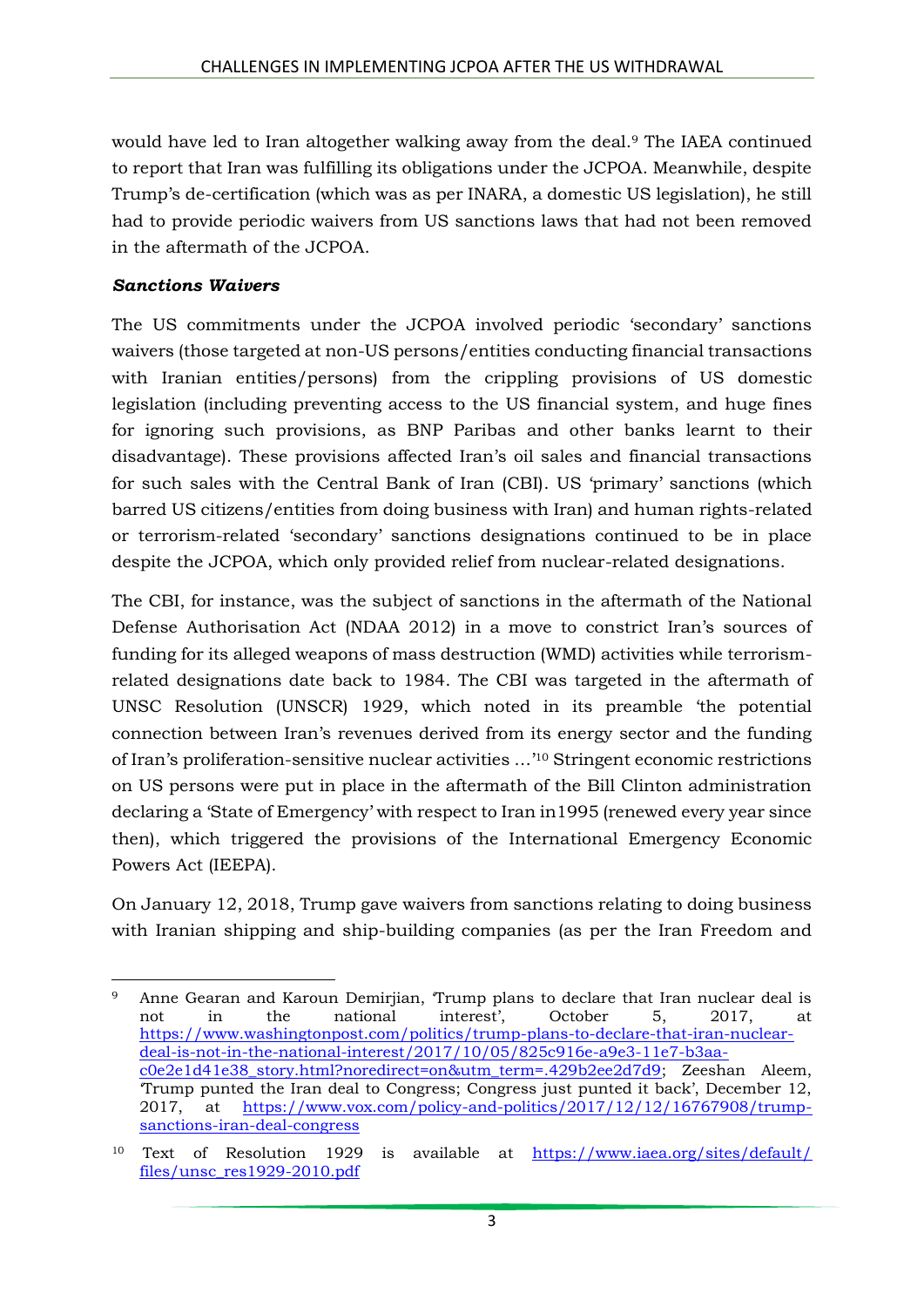Counter-proliferation Act – IFCA 2012); significant transactions with the CBI pertaining to oil purchases (Section 1245 of the NDAA 2012); and, Section 504 of the Iran Threat Reduction and Syria Human Rights Act (ITRSHRA) 2012 (which went into effect in February 2013) relating to the repatriation of Iran's money by its oil importers.<sup>11</sup> Given that each waiver lasts for 180 or 120 days, Trump challenged the EU-3 to 'fix the disastrous flaws' of the Iran nuclear deal, ahead of the next waiver date for some of the sanctions that fell on May 12 (specifically Sec 1245 of NDAA 2012), failing which he threatened to 'withdraw from the deal immediately'.<sup>12</sup>

#### *Trump's Concerns: Ballistic missiles, JCPOA sunset clauses, IAEA inspections*

Trump's January 12 statement generated intense consultations with the EU-3 to come to a common understanding on three main issues of concern highlighted by the US President – Iran's ballistic missile capabilities; JCPOA sunset clauses; and 'insufficient enforcement' relating to access to IAEA inspectors.<sup>13</sup> Iran's ballistic missile launches have been a subject of much angst for the Trump administration. In the aftermath of Iran testing a missile on January 29, 2017 – its first missile launch after Trump took over, the administration passed sanctions against 25 individuals connected to the Islamic Revolutionary Guard Corps-Qods Force (IRGC-QF) and its missile programme.

In its January 12, 2018 statement, Trump insisted that

'Legislation must explicitly state in United States law—for the first time—that long-range missile and nuclear weapons programs are inseparable, and that Iran's development and testing of missiles should be subject to severe sanctions'.<sup>14</sup>

While some launches by Iran like the July 2017 launch of the Simorgh space launch vehicle(SLV) was termed a 'catastrophic failure' by an official of the US Strategic Command, another official belonging to the US Missile Defense Agency (MDA) was reported as stating that such SLV launches 'could shorten the pathway to an ICBM'.<sup>15</sup> Conservative think tanks like the Foundation for Defense of Democracies

**<sup>.</sup>** <sup>11</sup> See Kenneth Katzman, 'Iran Sanctions', April 18, 2018, at [https://fas.org/](https://fas.org/%20sgp/crs/mideast/RS20871.pdf) [sgp/crs/mideast/RS20871.pdf](https://fas.org/%20sgp/crs/mideast/RS20871.pdf)

<sup>12</sup> 'Statement by the President on the Iran Nuclear Deal', January 12, 2018, at [https://www.whitehouse.gov/briefings-statements/statement-president-iran-nuclear](https://www.whitehouse.gov/briefings-statements/statement-president-iran-nuclear-deal/)[deal/](https://www.whitehouse.gov/briefings-statements/statement-president-iran-nuclear-deal/)

<sup>13</sup> Ibid; See also 'Remarks by President Trump on Iran Strategy', October 13, 2018, n. 7.

<sup>14</sup> 'Statement by the President on the Iran Nuclear Deal', January 12, 2018, n. 12.

<sup>15</sup> Lucas Tomlinson, 'Iran rocket suffered "catastrophic failure", likely blew up, US official says', July 28, 2017, at [http://www.foxnews.com/world/2017/07/28/iran-rocket](http://www.foxnews.com/world/2017/07/28/iran-rocket-suffered-catastrophic-failure-likely-blew-up-us-official-says.html)[suffered-catastrophic-failure-likely-blew-up-us-official-says.html](http://www.foxnews.com/world/2017/07/28/iran-rocket-suffered-catastrophic-failure-likely-blew-up-us-official-says.html); See also 'US says Iran rocket test breaches UN resolution', July 27, 2017, at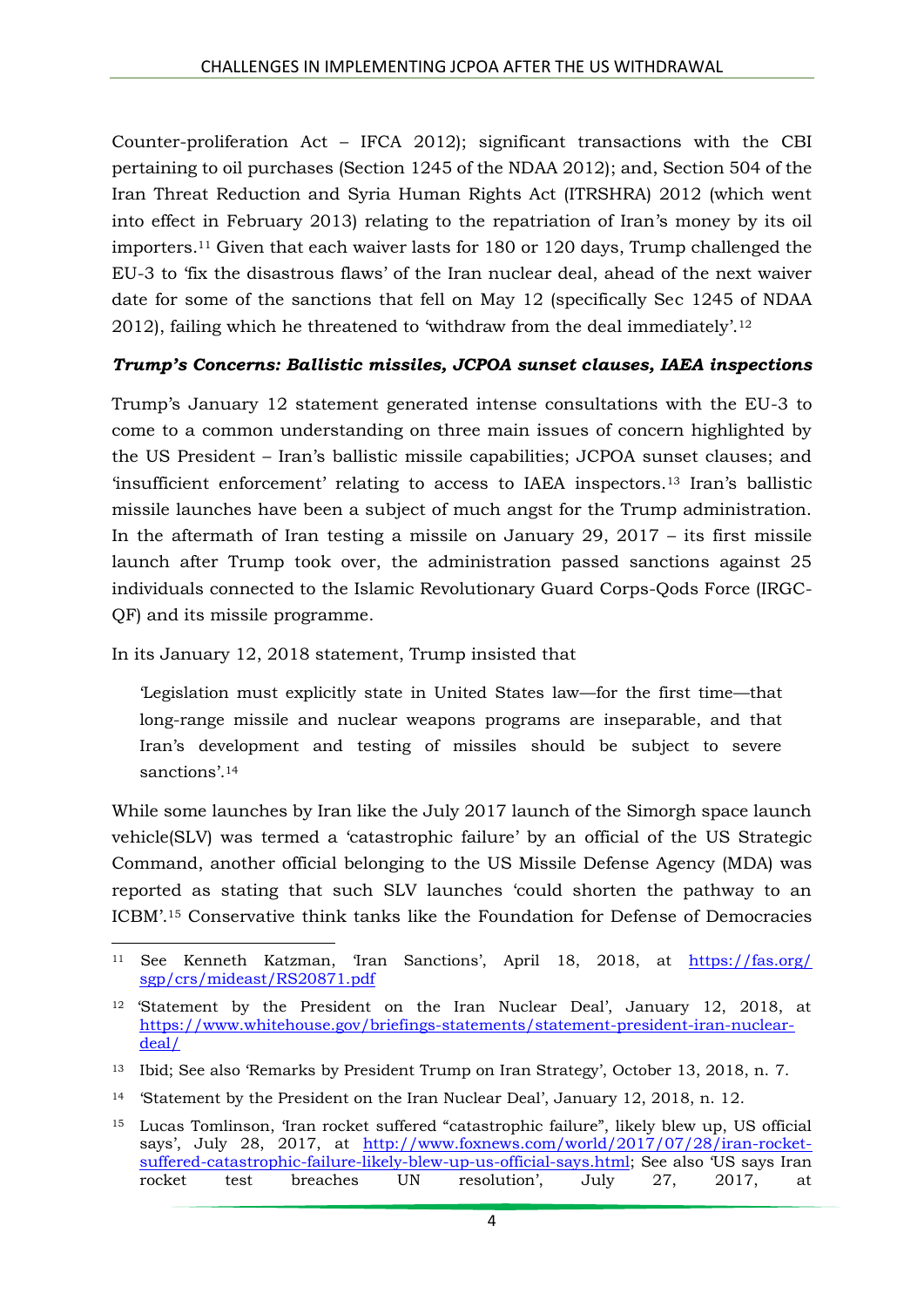(FDD), whose staff had been at the forefront of efforts advocating sanctions on Iran's energy sector and its oil exports, have highlighted Iran's launch of 10 medium range ballistic missiles (MRBMs) after the signing of the JCPOA and till at least February 2017.<sup>16</sup>

The P5+1, in a statement listed as Annex B of UNSCR 2231passed on July 14, 2015 (which terminated UNSC sanctions and recognized the JCPOA),

'Called upon Iran not to undertake any activity related to ballistic missiles designed to be capable of delivering nuclear weapons, including launches using such ballistic missile technologies, until the date eight years after Adoption Day or until the date on which the IAEA submits a report confirming the Broader Conclusion, whichever is earlier.'<sup>17</sup>

Most analysts note that the statement does not explicitly ban Iran from undertaking such activities, which JCPOA opponents allege is a big lacuna. Among the P5+1, France, Germany, the US, and the UK (excluding Russia and China) have a common position that such launches are 'inconsistent' with UNSCR 2231.<sup>18</sup> Iran (and Russian officials) insist that such tests are an essential part of its security profile, and that the JCPOA contains restrictions regarding only its nuclear programme. Further, Iran highlights the fact that it has pledged not to develop nuclear weapons as part of the JCPOA and undertook onerous commitments as part of the deal that are over and above those being adhered to by other NPT signatories. For instance, the JCPOA prohibits Iran from indulging in machining uranium or plutonium for explosive purposes, while the NPT does not require its member states to do so.

As for the sunset clauses which irked Trump, JCPOA Termination Day is 10 years after Adoption Day (which was October 18, 2015). Iran is allowed to manufacture IR-6 and IR-8 centrifuges (without rotors) after 2023 while complete IR-6 and IR-8 centrifuges can be produced after 2025. The limits on enriching  $UF_6$  beyond 3.76 per cent or undertake spent fuel reprocessing, expire after 15 years (2030) while

**.** 

[https://www.reuters.com/article/us-iran-satellite/u-s-says-iran-rocket-test-breaches](https://www.reuters.com/article/us-iran-satellite/u-s-says-iran-rocket-test-breaches-u-n-resolution-idUSKBN1AC1YY)[u-n-resolution-idUSKBN1AC1YY](https://www.reuters.com/article/us-iran-satellite/u-s-says-iran-rocket-test-breaches-u-n-resolution-idUSKBN1AC1YY)

<sup>&</sup>lt;sup>16</sup> Behnam Ben Talebu, 'Iranian Ballistic Missile Tests Since the Nuclear Deal  $-2.0$ ', January  $2018$ , at at a set of  $2018$ , at a set of  $2018$ , at a set of  $2018$ , at a set of  $2018$ , at a set of  $2018$ , at a set of  $2018$ , at a set of  $2018$ , at a set of  $2018$ , at a set of  $2018$ , at a set of  $2018$ , at a set o [http://www.defenddemocracy.org/content/uploads/documents/IranBallisticMissileRes](http://www.defenddemocracy.org/content/uploads/documents/IranBallisticMissileResearchMemo.pdf.%20After%20February%202017) [earchMemo.pdf. After February 2017,](http://www.defenddemocracy.org/content/uploads/documents/IranBallisticMissileResearchMemo.pdf.%20After%20February%202017) they do not record any MRBM launch by Iran.

<sup>17</sup> 'See 'S/RES/2231(2015),' July 20, 2015, p. 99, at [http://unscr.com/](http://unscr.com/%20en/resolutions/doc/2231) [en/resolutions/doc/2231](http://unscr.com/%20en/resolutions/doc/2231)

<sup>&</sup>lt;sup>18</sup> See for instance the statement put out by the four in the aftermath of the 'failed' launch of the *Simorgh* in July 2017. US State Department, 'Iran's Space Launch Vehicle Inconsistent with UNSCR 2231: Joint Statement by France, Germany, the United Kingdom and United States', July 28, 2017, at <https://www.state.gov/r/pa/prs/ps/2017/07/272934.htm>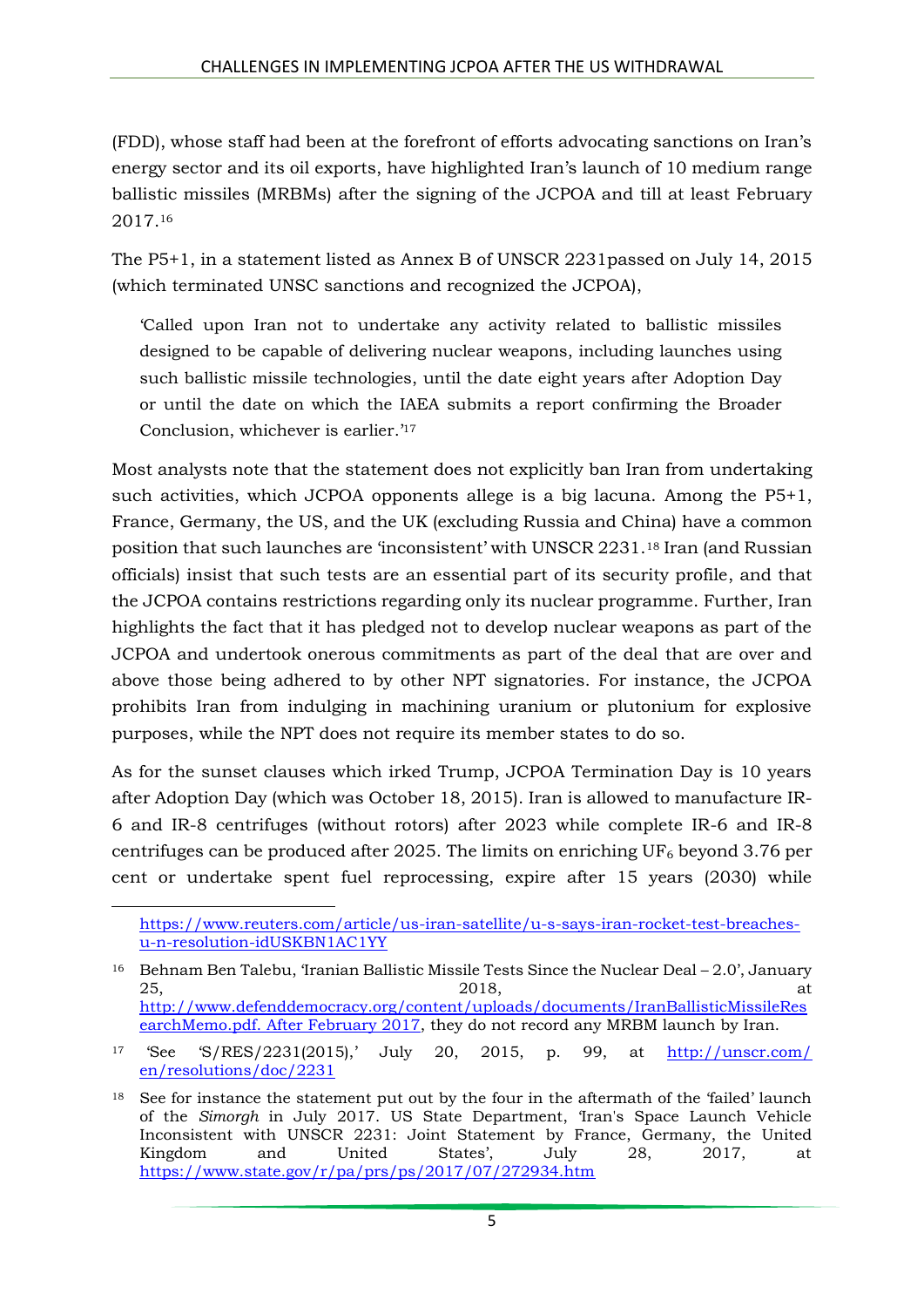surveillance on centrifuge rotors continues for 20 years (2035) and surveillance on uranium ore concentrate continues for 25 years (2040).<sup>19</sup>

Trump insists that these limitations are not enough and that Iran can enrich uranium at a faster pace after 2023 — given that it is allowed to manufacture more advanced centrifuges, potentially giving it access to larger quantities of bomb-grade material. Trump and Israeli Prime Minister Benjamin Netanyahu charge that Iran will get closer to the bomb if it scrupulously follows the terms of the JCPOA. They do not lay much store on the fact that Iran is provisionally applying the Additional Protocol (AP) since January 2016, and on the fact that the enhanced IAEA monitoring continues beyond the terms of the JCPOA, as long as Iran is a member of the NPT. IAEA Director General Yukiya Amano's statement at a lecture at Harvard in November 2017 that Iran was 'subject to the world's most robust nuclear verification regime' did not seem to convince either Trump or Netanyahu.<sup>20</sup>

As for IAEA inspecting suspect sites, Trump and JCPOA opponents insist that the provisions of the deal allow Iran to cover up its illegal activities and delay access to IAEA inspectors. As per the JCPOA, Iran has to necessarily provide access within 24 days of an initial IAEA request. Amano on his part notes that the distinction between the IAEA inspecting civilian or military sites is a false one and that the IAEA has the mandate under the AP to inspect any site where suspect nuclear-material related activity takes place under the provision of 'complementary access'.<sup>21</sup>

# **Looking Ahead**

Iran might not make use of the dispute resolution mechanism of the JCPOA given that Rouhani has already stated in his initial reaction to Trump's announcement that the JCPOA involves Iran and five other countries 'from this moment'. The dispute resolution mechanism involves the Joint Commission and a three-member Advisory Board which could issue a 'non-binding' decision in a process that could take 35 days. If this decision is not acceptable to Iran, it could approach the UNSC, where it will lay the door open for automatic 'snap-back' of UNSC sanctions given that the UNSC has to necessarily vote in favour of a resolution granting continued sanctions relief — as per JCPOA and UNSCR 2231 of July 14, 2015, a resolution which will surely be vetoed by the US.

**<sup>.</sup>** <sup>19</sup> Text of the JCPOA is at Annex A, of UNSCR 2231, n. 17.

<sup>20</sup> See 'Director General's Speech on Iran, the JCPOA and the IAEA', November 14, 2017, at [https://www.iaea.org/newscenter/statements/director-generals-speech-on-iran-the](https://www.iaea.org/newscenter/statements/director-generals-speech-on-iran-the-jcpoa-and-the-iaea)[jcpoa-and-the-iaea](https://www.iaea.org/newscenter/statements/director-generals-speech-on-iran-the-jcpoa-and-the-iaea)

<sup>21</sup> Ibid.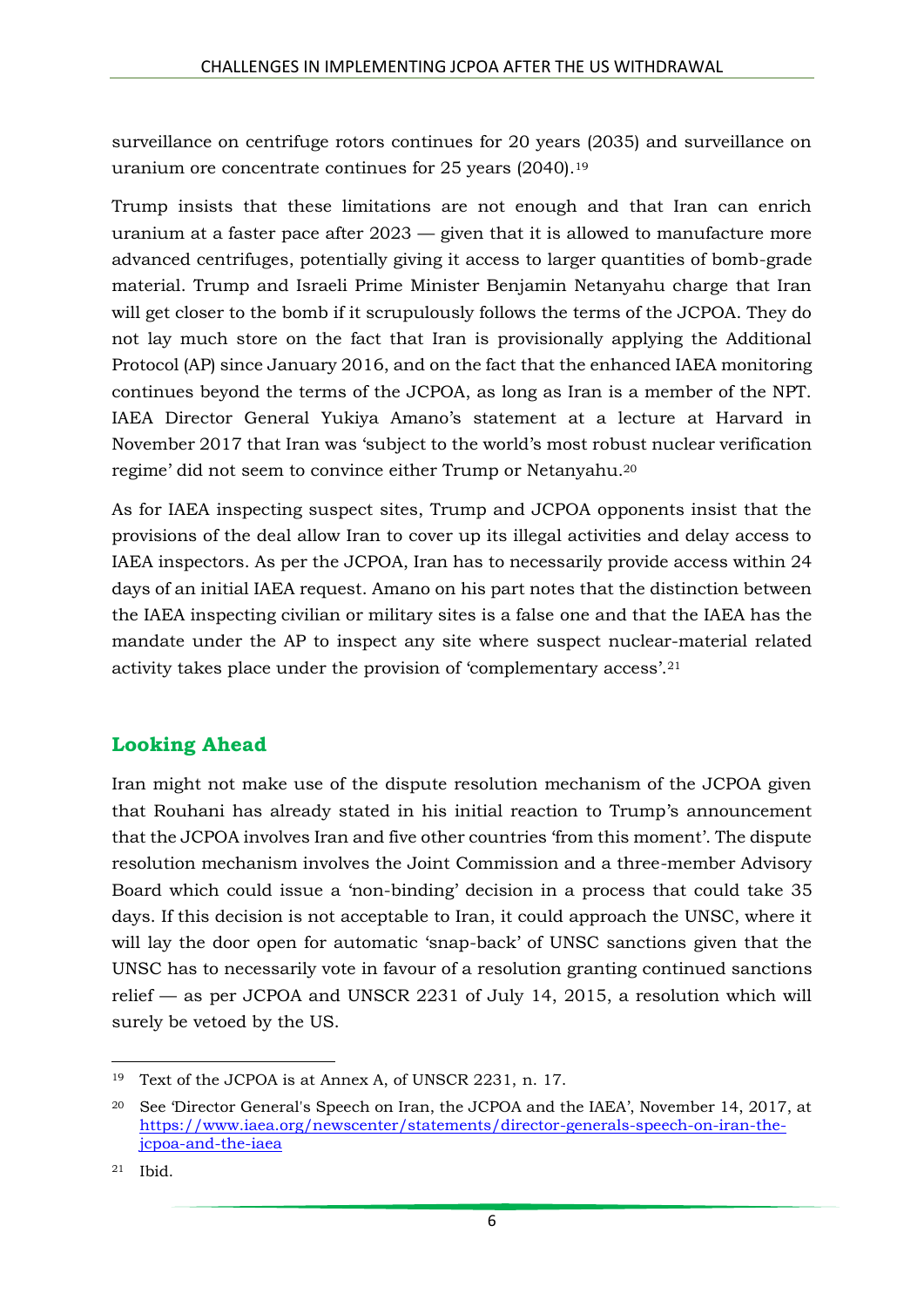The EU has pledged to continue to abide by its JCPOA commitments and to uphold the removal of Iran's nuclear-related sanctions. EU nations like Italy and Spain are importing on the same level as prior to the EU ban on Iranian oil (which went into effect in July 2012) and absence of EU regulations denying insurance to ships carrying Iranian oil (which severely impacted Iran oil trade in the past given that most insurance providers were based in Europe and especially London) will constrain the bite of US secondary sanctions on Iran's oil exports in the near term. However, the Office of Foreign Assets Control (OFAC) has indicated that sanctions on the provision of such services — as well as on provision of centralised financial messaging systems to Iranian financial institutions, specifically the Central Bank of Iran's (CBI), will be re-imposed after November 4, 2018.<sup>22</sup>

The access of Iranian banks on the EU sanctions list to SWIFT was cut off on March 17, 2012 and was restored after JCPOA Implementation Day. Sanctions on centralised financial messaging systems like SWIFT (headquartered in Brussels) were prescribed by ITRSHRA, introduced in the US House of Representatives in May 2011 as the Iran Threat Reduction Act. Given that ITRSHRA was eventually signed into law by Obama in August 2012, this does indicate the zeal with which the EU came on board regarding the imposition of such restrictive measures.

While analysts have pointed out the complications involved in the Trump administration re-instating such sanctions, given extremely limited international support for such a course of action, it remains to be seen how the EU deals with such looming icebergs that could capsize the JCPOA. <sup>23</sup> While Trump's unilateral decision has strained trans-Atlantic relations, analysts have pointed out that the EU can potentially use counter-measures like 'Blocking Regulations' to protect the business interests of at least EU-based firms. <sup>24</sup> Others have noted that such EU threats are 'empty' as access to the US financial system is of paramount importance

**<sup>.</sup>** <sup>22</sup> See 'FAQ's', May 8, 2018, at [https://www.treasury.gov/resource-center/sanctions](https://www.treasury.gov/resource-center/sanctions%20/Programs/Documents/jcpoa_winddown_faqs.pdf) [/Programs/Documents/jcpoa\\_winddown\\_faqs.pdf](https://www.treasury.gov/resource-center/sanctions%20/Programs/Documents/jcpoa_winddown_faqs.pdf)

<sup>23</sup> See Peter Harell, 'The Challenge of Reinstating Sanctions against Iran', *Foreign Affairs*, May 4, 2018, at https://www.foreignaffairs.com/articles/iran/2018-05-04/challengereinstating-sanctions-against-iran

<sup>24</sup> The text of the November 22, 1996 regulation is available at http://eurlex.europa.eu/LexUriServ/LexUriServ.do?uri=CELEX:31996R2271:EN:HTML. The 1996 EU Blocking Regulation was introduced in the aftermath of a dispute between the US and EU at the WTO (which was subsequently resolved politically rather than legally) relating to the application of US extra-territorial sanctions on EU firms/individuals involved in the buying of abandoned American real estate property in Cuba. The EU from 2010 onwards began to apply co-equal sanctions pressure on Iran, as it was on the same page as its trans-Atlantic ally on the need to build pressure on Iran to make it come to the negotiating table. In the current scenario, it remains to be seen if they make a political statement by adding to the Annex of that Regulation American laws whose sanctions provisions have not been waived by the Trump administration.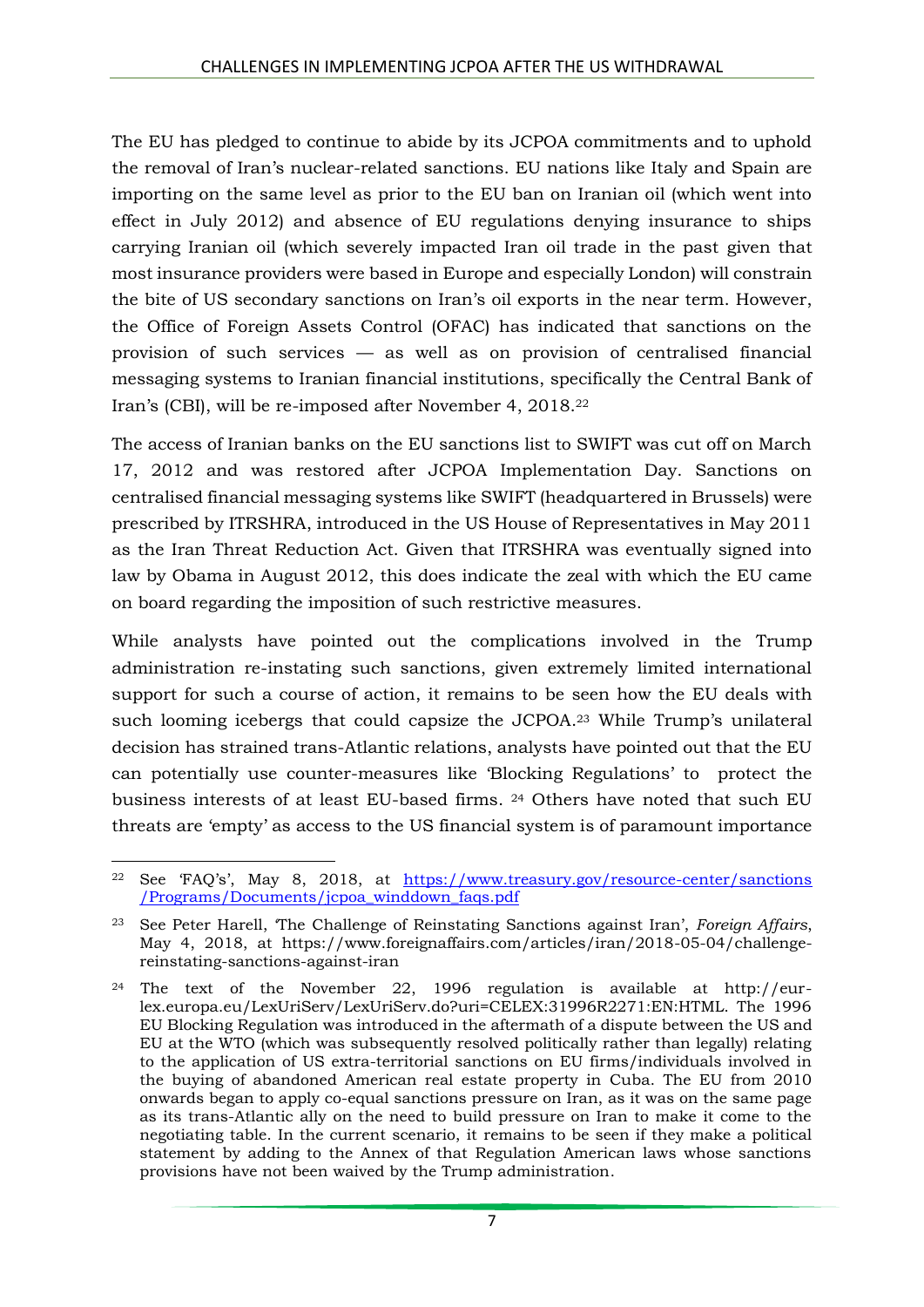to EU businesses, and they would even be willing to pay fines if required to the EU for not subscribing to such regulations rather than lose US business.<sup>25</sup> Further, it is pertinent to note that Article 5 of the 1996 EU 'Blocking Regulation' requires EU persons 'to comply fully or partially' with extra-territorial laws 'to the extent that noncompliance would seriously damage their interests or those of the Community'.<sup>26</sup> At the same time though, given that the JCPOA is the result of active coordination and involvement of the EU, which expended huge diplomatic capital in achieving the landmark deal, Brussels can be expected to stand up to Washington and limit the damage the re-imposition of US sanctions could cause EU businesses.

An important corollary of Trump's decision will be an increase in the politicisation of IAEA safeguards implementation with respect to Iran. There will be pressure on the IAEA to re-open its investigations into the possible military dimensions (PMD) issues, in the light of Trump's May 8 statement and Prime Minister Netanyahu's charges as laid out on April 30 relating to the Iranian nuclear archives. The IAEA had submitted its final assessment on PMD issues in December 2015, ahead of JCPOA Implementation Day, wherein it noted that there was 'no credible indication of activities relating to a nuclear explosive device in a coordinated manner after 2003 and definitely not so beyond 2009'.<sup>27</sup> Analysts critical of the JCPOA like former IAEA Deputy Director General (DDG) Ollie Heinonen, again, not to be surprised, writing for the FDD, have charged that the closure of the PMD file was politically motivated as the IAEA had to give such a finding failing which the JCPOA would not have begun to be implemented.<sup>28</sup>

## **Implications for India**

As for implications for oil-importing nations like India, the US Treasury Department, in the aftermath of Trump's decision not to grant sanctions waivers, stated that nations importing Iranian oil will be allowed 180 days (till November 4, 2018) to

<sup>1</sup> <sup>25</sup> Richard Goldberg, 'Europe's Sanctions-Blocking Threats Are Empty', February 20, 2018, at [http://foreignpolicy.com/2018/02/20/europes-iran-deal-threats-are-empty-trump](http://foreignpolicy.com/2018/02/20/europes-iran-deal-threats-are-empty-trump-iran-eu/)[iran-eu/;](http://foreignpolicy.com/2018/02/20/europes-iran-deal-threats-are-empty-trump-iran-eu/) Esfandyar Batmanghelidj, 'Can Blocking Regulations Help Europe Protect Its Iran Business from Trump?' February 13, 2018, at [https://www.bourseandbazaar.com/articles/2018/2/9/can-blocking-regulations-help](https://www.bourseandbazaar.com/articles/2018/2/9/can-blocking-regulations-help-europe-protect-its-iran-business-from-trump)[europe-protect-its-iran-business-from-trump](https://www.bourseandbazaar.com/articles/2018/2/9/can-blocking-regulations-help-europe-protect-its-iran-business-from-trump)

<sup>26</sup> EU Regulation, n. 24.

<sup>27</sup> See 'GOV/2015/68', December 2, 2015, at [https://www.iaea.org/sites/default/files/gov-](https://www.iaea.org/sites/default/files/gov-2015-68.pdf)[2015-68.pdf](https://www.iaea.org/sites/default/files/gov-2015-68.pdf)

<sup>28</sup> See Ollie Heinonen, 'The IAEA's Right and Obligation to Inspect Military Facilities in Iran', April 2, 2018, at [http://www.defenddemocracy.org/media-hit/olli-heinonen1-the-iaeas](http://www.defenddemocracy.org/media-hit/olli-heinonen1-the-iaeas-right-and-obligation-to-inspect-military-facilities-in-iran/)[right-and-obligation-to-inspect-military-facilities-in-iran/](http://www.defenddemocracy.org/media-hit/olli-heinonen1-the-iaeas-right-and-obligation-to-inspect-military-facilities-in-iran/)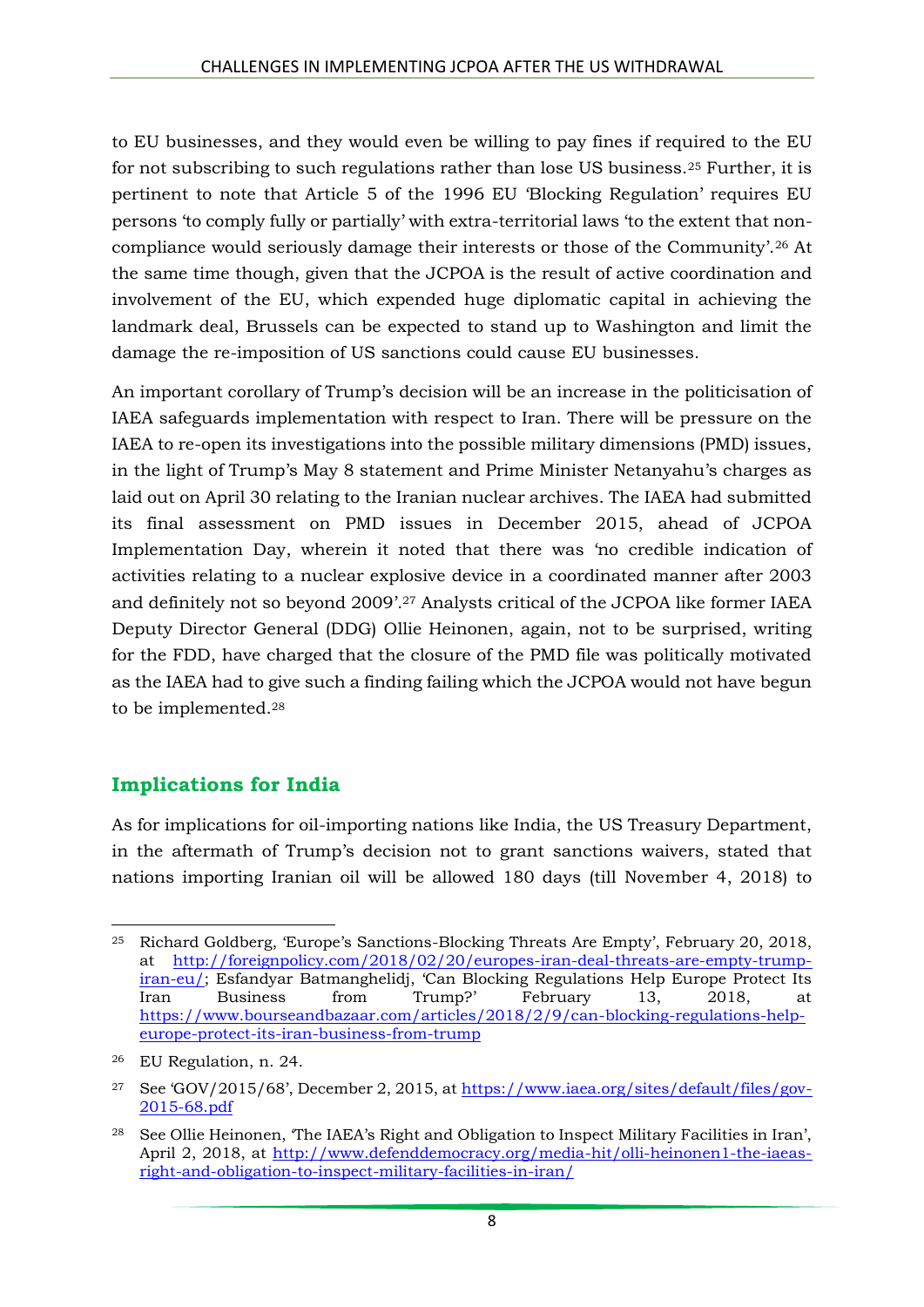achieve 'significant reductions' in their oil purchases (generally defined to be 18-20 per cent reductions in terms of price and volume), failing which they will be the target of Section 1245 of NDAA 2012.<sup>29</sup> Other sanctions provisions (like Sec 504 of ITRSHRA) mandate that funds owed to Iran as a result of bilateral trade in goods and services be 'credited to an account located in the country with primary jurisdiction over the foreign financial institution'. Such provisions had led to alternate payment mechanisms and accumulation of Iranian oil money with Indian firms, and severely constrained Iran's foreign exchange reserves.

Going forward, India will have to make greater use of Euro-denominated transactions for its oil trade to mitigate the impact of the extra-territorial application of US sanctions provisions. Mechanisms like the Asian Clearing Union (ACU) will have to be revitalised, in tune with the decision taken by India and Iran during the visit of President Rouhani in February 2018 to constitute a Joint Committee to establish functional clearing channels as well as examine Rupee-Rial arrangements.<sup>30</sup> It is important to note that the ACU clearing mechanism suffered significantly after 2010 not on account of US sanctions provisions but due to EU regulations. One of the provisions of the EU Council Resolution of July 26, 2010 required prior authorisation for payments to listed Iranian banking entities. The then Indian Minister of State for Finance informed the Lok Sabha in March 2011 that the ACU, 'being a multi-lateral net clearing system, did not facilitate such authorisation'. The DuestcheBundes Bank (DDB), which was channelling ACU payments, declined to do so unless such authorisation was provided that those payments related to oil. This was done to ensure that Iran was not using such oil revenues to fund proliferation-related activities, as was being alleged by the US and as flagged by UNSCR 1929.

Again, as with the SWIFT saga, such regulations were no doubt passed in the aftermath of US laws like Comprehensive Iran Sanctions and Divestment Act (CISADA 2010) — which began life as Iran Refined Petroleum Sanctions Act in April 2009, and UNSCR 1929 of June 9, 2010. Given the different political contexts then and now, it remains to be seen to what extent the EU will work along with India and Iran to insulate such clearing mechanisms from US sanctions pressure.

As for Chahbahar, Phase I of the port was inaugurated in December 2017. The port is being built by Khatam-al Anbia, a company that is affiliated to the IRGC. While the IRGC has not been designated a foreign terrorist organization (FTO) by the US

**.** 

<sup>29</sup> 'FAQ's', n. 22.

<sup>30</sup> MEA, 'India-Iran Joint Statement during Visit of the President of Iran to India', February 17, 2018, at [http://mea.gov.in/bilateral](http://mea.gov.in/bilateral-documents.htm?dtl/29495/IndiaIran_Joint_Statement_during_Visit_of_the_President_of_Iran_to_India_February_17_2018)[documents.htm?dtl/29495/IndiaIran\\_Joint\\_Statement\\_during\\_Visit\\_of\\_the\\_President\\_of](http://mea.gov.in/bilateral-documents.htm?dtl/29495/IndiaIran_Joint_Statement_during_Visit_of_the_President_of_Iran_to_India_February_17_2018) Iran to India February 17 2018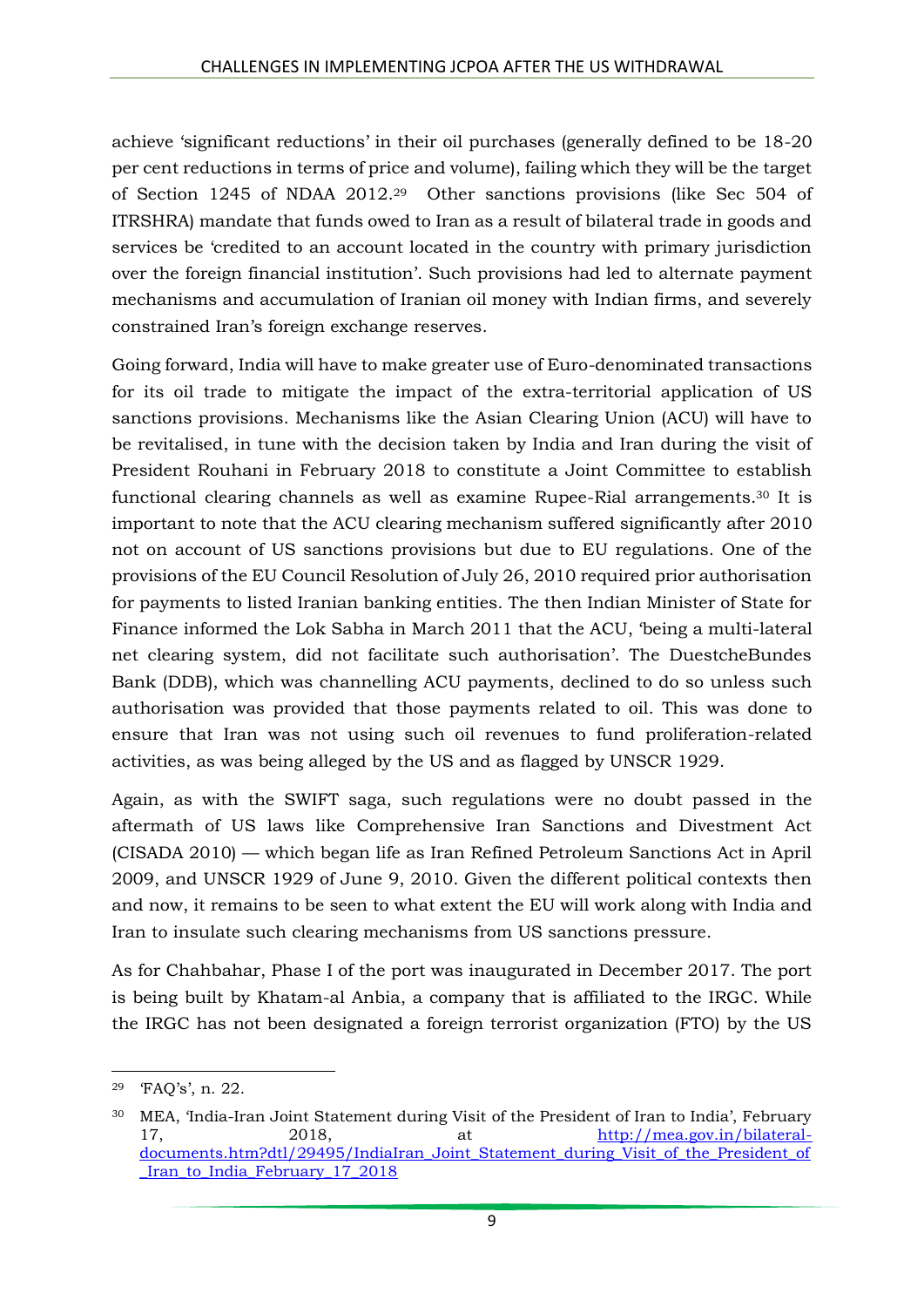Department of State, it is under various human-rights-related, WMD-related and counter-terrorism-related designations by the OFAC. India Ports Global Limited (IPGL), a joint venture (JV) between Jawaharlal Nehru Port Trust (JNPT) and Kandla Port Trust (KPT), is expected to take over the operations of two terminals of Shahid Behesti port at Chahbahar in mid-2019.

Sanctions against Iran's shipping, ship-building sector and port operators are prescribed as per provisions of IFCA 2012. However, it is pertinent to note that exception from such provisions is provided for 'Afghanistan Reconstruction'.<sup>31</sup> Given that the main purpose of India's involvement in Chahbahar is to provide developmental assistance to Afghanistan — and given the positive statements by the US State Department and military officials relating to India's developmental assistance to Afghanistan, IPGL could be exempt from the negative impact of such extra-territorial sanctions pertaining to operation of ports inside Iran.

**<sup>.</sup>** <sup>31</sup> Text of IFCA is available at<https://www.state.gov/documents/organization/204023.pdf>